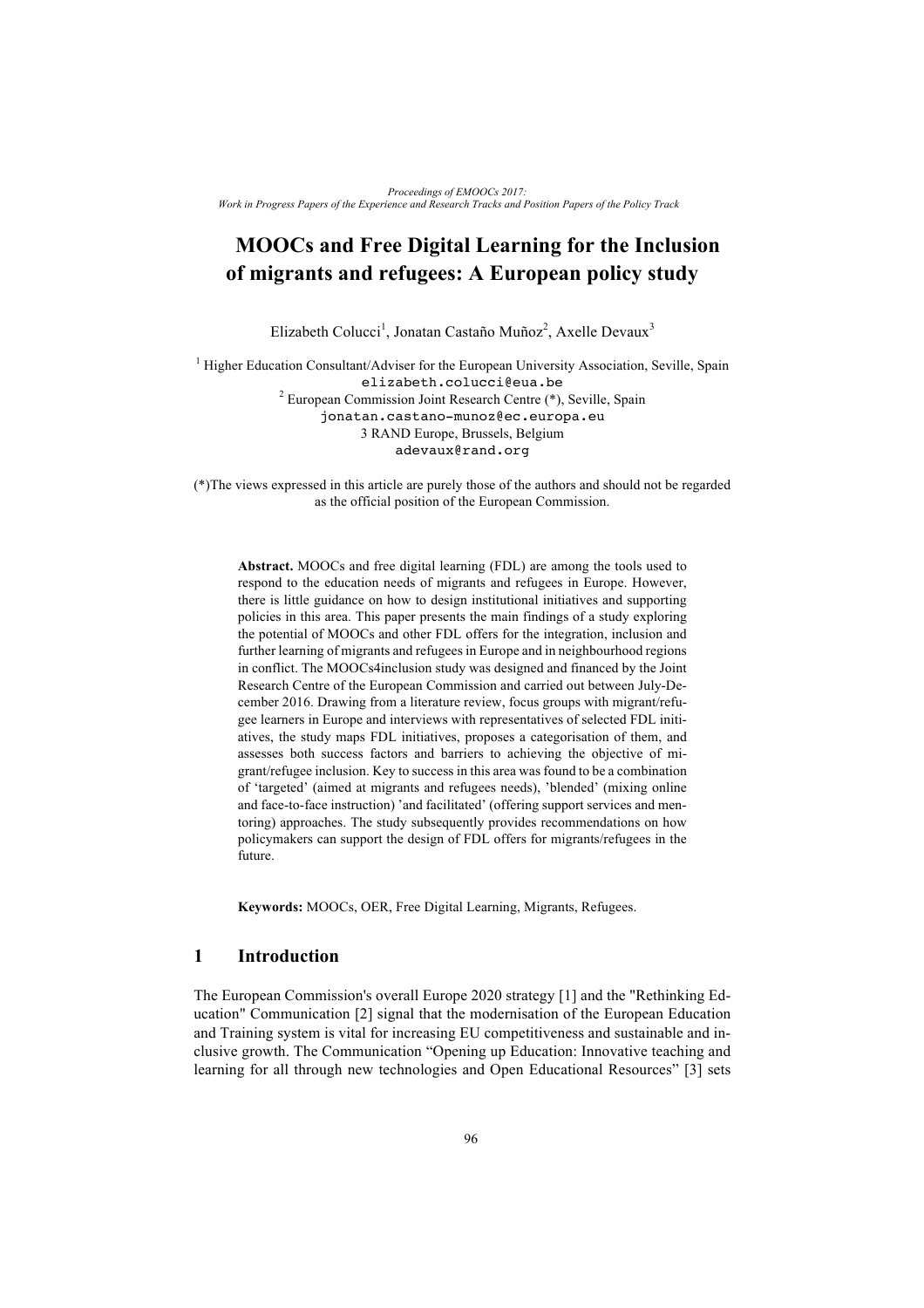out an agenda for stimulating high quality and innovative ways of learning and teaching through new technologies and digital content (ibid). More recently, "open innovative education and training, including by fully embracing the digital era" has been confirmed as one of the six priorities for the strategic framework for European cooperation in Education and Training (ET2020) for the 2016-2010 period [4].

In the last years the number of refugee asylum applications in EU has grown exponentially. Consequently, the role of education for the integration and acquisition of skills for migrants and refugees has become a priority in the European and national policy agendas. In this context, the potential use of MOOCs and free digital learning for developing the skills needed by migrants and refugees in host countries has been the target of great interest. The accompanying document to the New Skills Agenda for Europe states that "besides meeting refugees' most urgent needs, such as accommodation and food, there is a need to help improve their long-term situation, including by helping them to quickly improve their skills in the language of their host countries, in order to integrate into society, and to find employment" [5]. This vision is reinforced by the 2016 Communication "Lives in Dignity: from Aid-dependence to Self-reliance" [6], where the EC highlights the role of education "to gradually end dependence on humanitarian assistance in existing displacement situations and by fostering self-reliance and enabling the displaced to live in dignity as contributors to their host societies, until voluntary return or resettlement". In this same communication, the use of "technological advancements, such as the internet, smartphones and interactive learning, to make integration and learning easier" is specifically recommended. In addition, the communication also promotes actions aimed at facilitating access of migrants and refugees to universities "putting in place higher education distance learning and certified education programmes which provide flexible accreditation" (p14).

Despite the purported use of MOOCs and FDL to enhance access to education, there is little information on how they can be better adapted to the specific needs of migrants and refugees. Studies examining this field are starting to emerge. Two recent studies include Moser-Mercer [7] [8], which focused on the provision of MOOCs in emergencies and in refugee camps, and the World Bank report, which analysed the use of ICT in education in the Middle East and North Africa [9].

The MOOCs4inclusion project contributes to this research, approaching the issue from a different angle. Its objective was to assess the potential of MOOCs and FDL offers for the integration, inclusion and further learning of migrants and refugees in Europe and in neighbourhood regions in conflict. The aim of the project was to formulate policy recommendations for policy-makers, international organisations and other investors who design and implement policies or programmes supporting migrant and refugee learning and integration, using MOOCs or FDL. A five-month study (July-December 2016) covering a fast-changing field, MOOCs4inclusion was designed by the Human Capital and Employment unit of the Joint Research Centre of the European Commission (JRC) and commissioned to a team of researchers headed by Elizabeth Colucci. The final report [10] can be found here: http://publications.jrc.ec.europa.eu/repository/bitstream/JRC106146/jrc106146.pdf This paper presents the main findings of the project.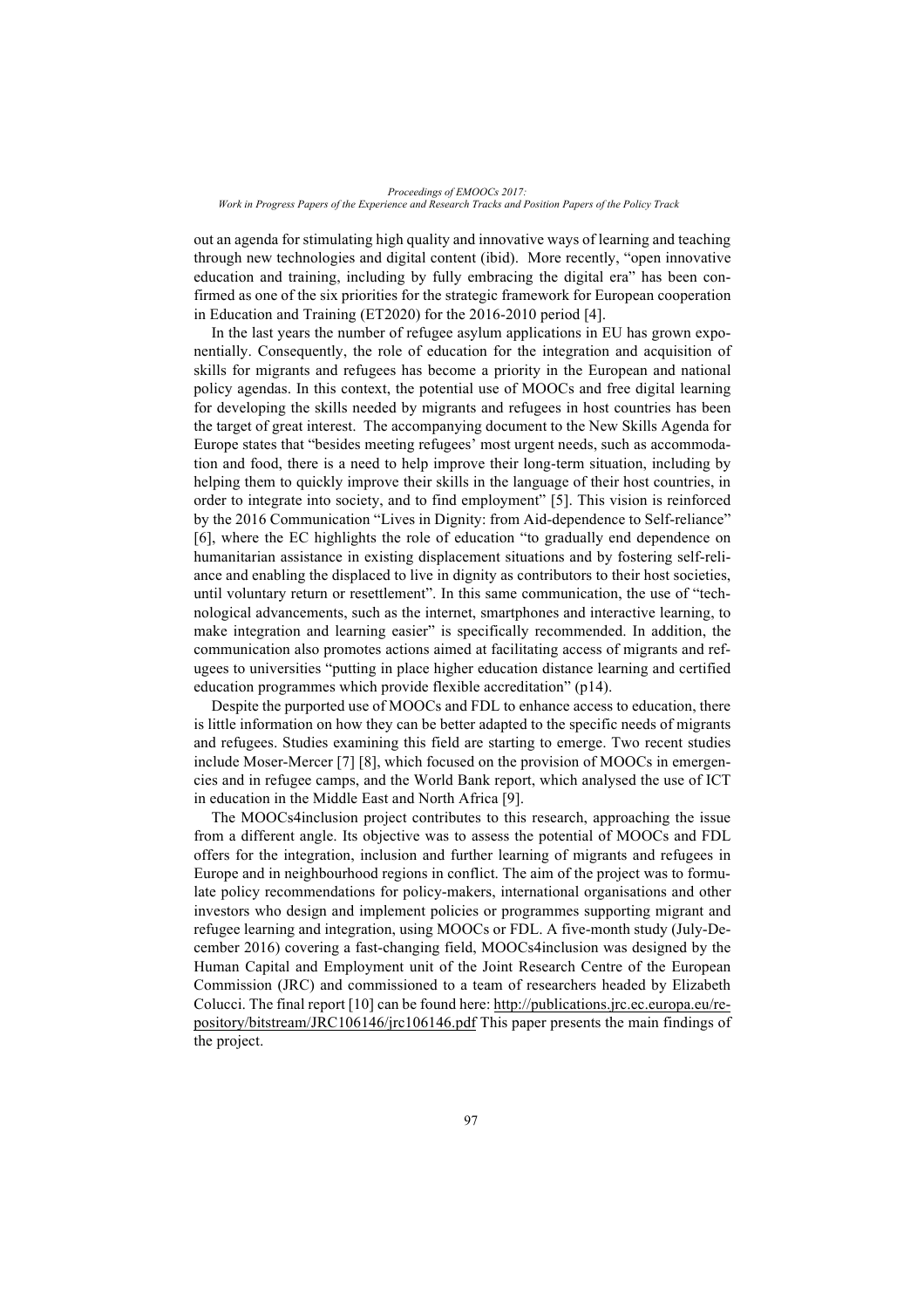## **2 Problem description / challenges**

The specific dimension of ICT, MOOCs and refugee/migrant inclusion has generated renewed interest since the start of what is referred to as the refugee crisis in Europe, notably when the number of asylum applications hit 1.3 million in 2015 [11], three times what it was in 2013 and twice what it was in 2014. Many countries are scrambling to put in place rapid response solutions and educational access is seen as an important piece of the puzzle. EC communications [6] and other international organisations [12] highlight the fact that education is of the utmost importance for refugees who on average spend 20 years in exile. Only half have access to primary education, compared with a global level of more than 90 per cent. Eighty-four percent of non-refugee adolescents attend lower secondary school, but only 22 percent of refugee adolescents have that same opportunity. At the higher education level, just one per cent of refugees attend university compared to 34 per cent globally [12].

The MOOCs movement, amongst other reasons, was developed to maximise access to education. However, the inclusion of vulnerable groups (e.g. migrants and refugees) into this movement has generally been neglected, which risks creating unbalanced effects between vulnerable and non-vulnerable learners [13]. Evidence also shows that MOOCs users are not necessarily disadvantaged [14], but often have a high level of education, digital skills and are usually working [13] [15]. Recent JRC research also shows that, in Europe, MOOCs are more likely to be taken by unemployed people and workers with these characteristics, who lack access to more formal ways of professional development [16]. This may indeed be the case for some privileged migrants and refugees, who enter their host countries with higher education qualifications and higher digital literacy, but do not (yet) have access to the labour market. Another caveat of the use of MOOCs and FDL for migrant and refugee education is the lack of recognition by formal learning providers and/or acknowledgement by employers [17] [18].

However, given that many international donors concur that digital learning offers great promise for migrants and refugees [12] and that there is significant NGO and private-sector interest in this field, a plethora of new initiatives have either been developed or are under development. Given their novelty, there is a lack of public, coordinated information about such initiatives and also very little evidence about their impact at this stage. The JRC thus commissioned MOOCs4Inclusion to map and analyse the potential of MOOCs and FDL specifically for the inclusion of migrants and refugees in Europe, examining not only the perceptions of potential learners, but the practices of existing initiatives.

In order to assess the adequacy of FDL for developing the skills needed by migrants and refugees and shed light about good design principles, the methodology for MOOCs4Inclusion included:

• a literature review on this area;

• a mapping of relevant initiatives featured in a searchable website (see: http://moocs4inclusion.org); and,

• a SWOT analysis based on twenty-five semi-structured interviews with key informants from ten different FDL initiatives (Edraak, Funzi, Information Sweden,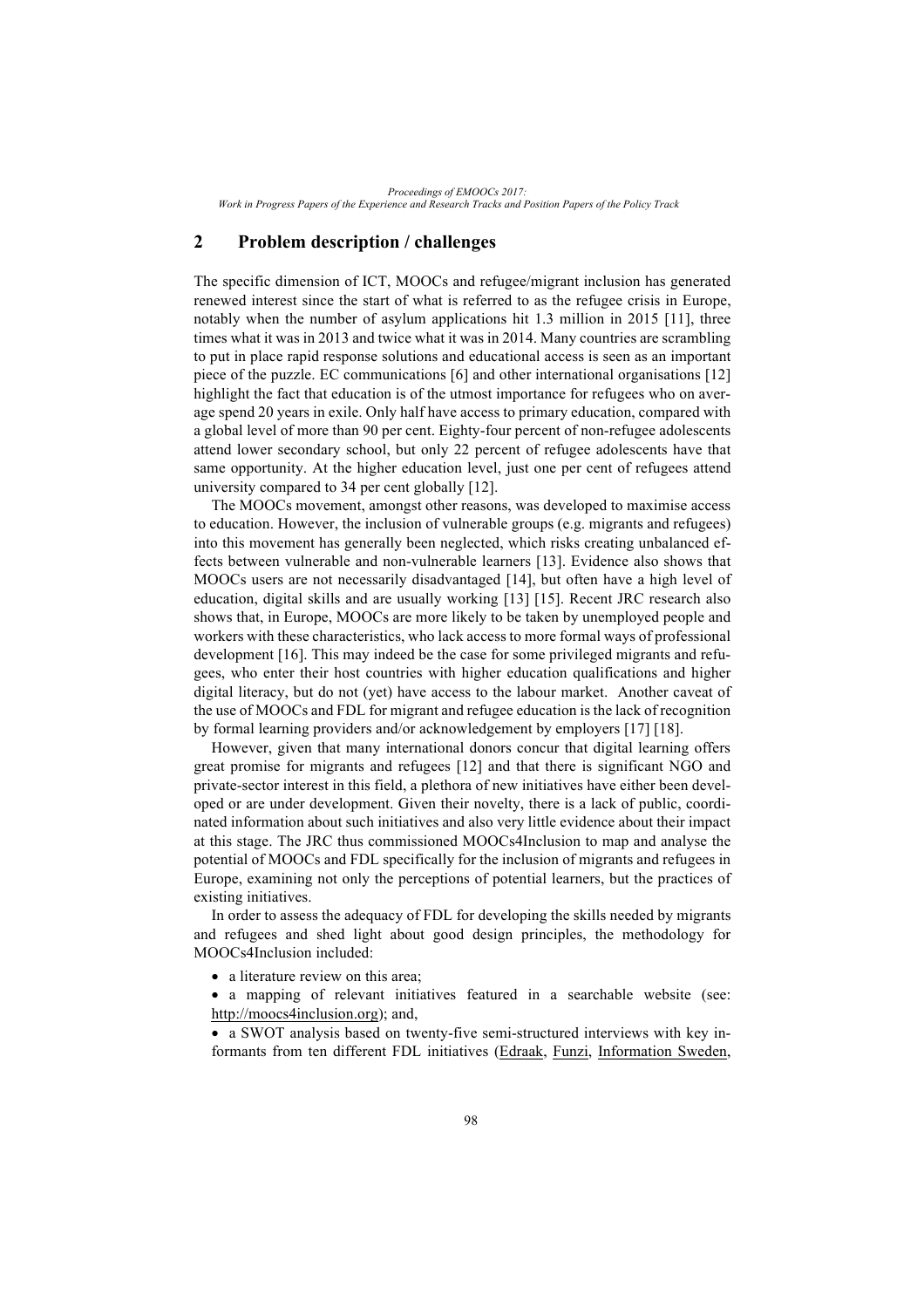InZone, Jamiya project, KIRON Open Higher Education, LASER – Language, Academic Skills and E-learning Resources, MEET – Meeting the Health Literacy Needs of Immigrant Populations, Ready for Study, and Welcomm!) and four focus groups with 39 migrants/refugees in different situations and with different profiles (in Brussels, Nicosia, Berlin and Trollhattan).

Emphasis was placed on Europe and current migrants/refugees in Europe, though initiatives and examples were also taken from the Middle East and the Southern Mediterranean region. This approach embraced the diversity of the FDL initiative landscape, as the initiatives selected were of different natures, investment levels and often entailed different usage and types of FDL (for example, KIRON is a higher education initiative that utilises existing MOOCs and provides a segue into physical university programmes whereas Information Sweden is an only online platform that aggregates FDL resources for integration purposes). The focus groups reflected the needs of different migrants and refugees, depending on their background and where they stand in their migration journey.

## **3 Overview of FDL initiatives targeted at migrant or refugee learning, their effectiveness and implications for policy making**

MOOCs4inclusion demonstrated that there is a plethora of new FDL initiatives for migrants and refugees that vary in nature, design and purpose. The landscape is changing almost daily, which makes it difficult to pinpoint how effective they are. It must also be remembered that most initiatives have yet to produce data which assesses their impact. According to our mapping of FDL initiatives, they can be compared/categorised according to their design:

- fully online/mobile versus 'blended' (a mix of online and face-to-face learning);
- targeted to migrants/refugees versus general (for any public or user); and,
- facilitated (providing support services and guidance to the learner) versus nonfacilitated.

The research found that targeted and blended approaches are the most effective way to engage migrant/refugee learners, at least in formal education, but also to some extent in language learning and civic integration-related FDL. This is true both inside and outside refugee camps, though initiatives that deliver FDL inside camps have additional considerations, such as the quality of the learning environment, connectivity and security.

In terms of purpose, the majority of the initiatives identified for the study were online or digital language courses (of which there are many) and civic integration-related online courses and digital projects (on topics ranging from democratic participation to understanding the local social security system). A number of higher education initiatives were also identified, which were experimenting with approaches that involved partnering with European universities to develop FDL content or re-appropriating existing MOOCs. Some of these initiatives employed displaced scholars to help develop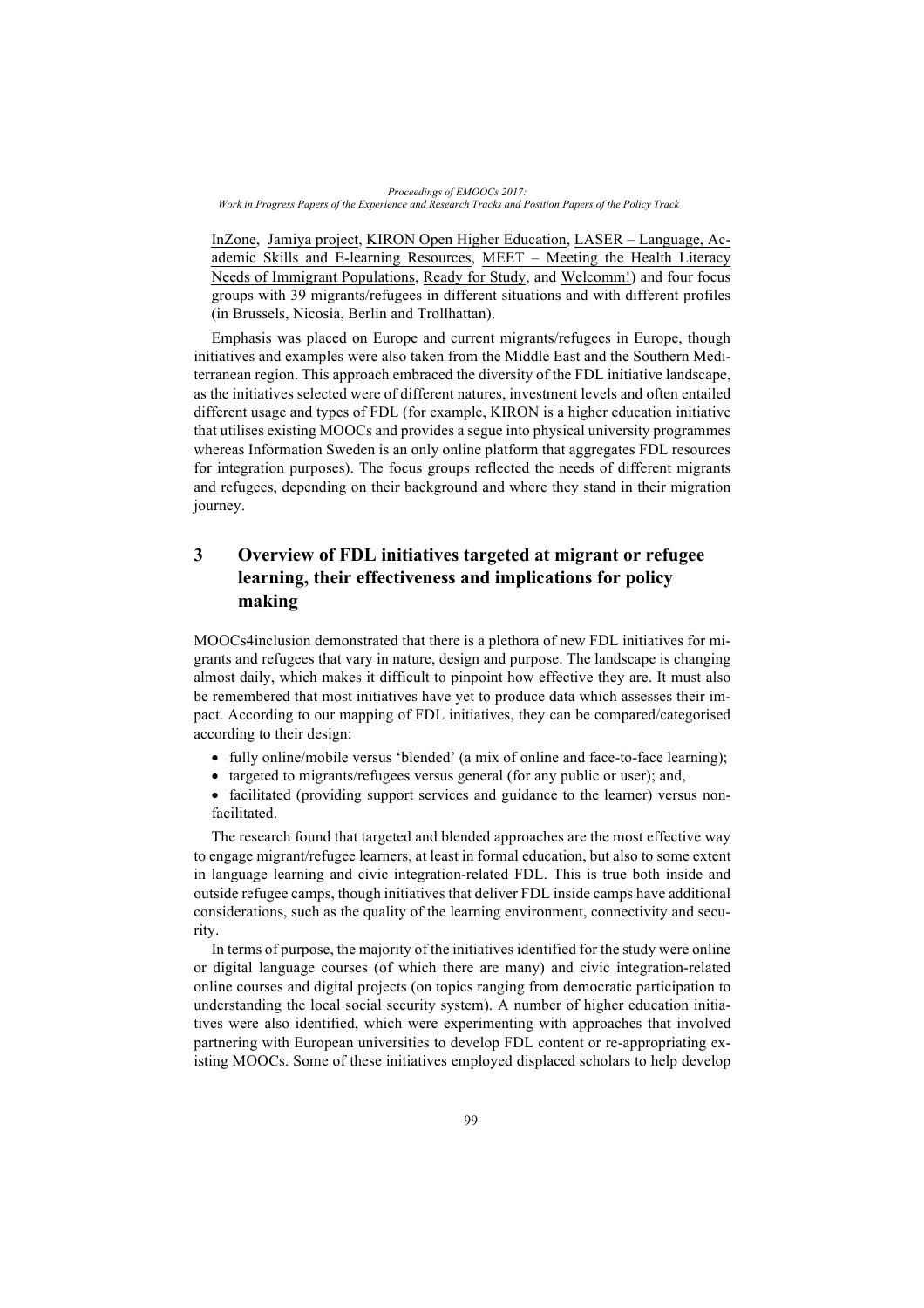online course content and teach/mentor and assist refugee students with their entry into higher education, even if their documentation was not yet in order.

It was found that language learning is a first-priority intervention for the general migrant and refugee community. Language learning and civic integration-related initiatives are commonly linked and the concept of 'Content and Language Integrated Learning' (CLIL) is gaining momentum. Furthermore, the largest growth area identified was mobile Apps for language learning and integration purposes.

The FDL landscape is developing fast. A number of competitions ('hackathons' and 'innovation labs') and open funding calls are being generated, and will continue to generate, which will help develop innovation in this field. The tech sector has taken a keen interest and, in some cases, refugees themselves are being empowered to develop their own solutions.

## **4 Recommendations**

The MOOCs4inclusion study indicates that FDL for refugees and migrants has the potential to be a tool for integration and inclusion. The fact that 90 per cent of the world's population own mobile phones, which this including migrants and refugees inside and outside of refugee camps and across different age groups, is a clear enabler. That being said, the one major take-away from MOOCs4inclusion is that research, awareness, coordination and impact assessment on this topic has only just begun and must be enhanced. Europe is in a transition period in many different ways and digitalisation is transforming the way we learn and communicate. At the same time, people themselves are on the move and the myriad of initiatives that are being developed can be an opportunity if good practices are shared and adopted. MOOCs4inclusion gives some recommendations to move in this direction.

#### **4.1 Recommendations for designing and investing in FDL initiatives**

It is clear that the FDL for the migrant/refugee field is ripe with new initiatives. Based on the findings of MOOCs4inclusion, designing an efficient and effective FDL offer or initiative for the inclusion of migrant and refugee target groups should consider the following:

#### **Design**

*Formal versus non-formal learning and stand-alone versus structured (with student intake) offers.* Initiatives for formal education may require different investments than those intended for non-formal or informal education. Notably, it must be decided to what extent the initiative intends to target a specific learning group, via a student intake in a structured learning offer, or rather provide a FDL resource that can be broadly utilised in a non-formal way. Objectives and subsequent considerations for impact assessment may vary accordingly.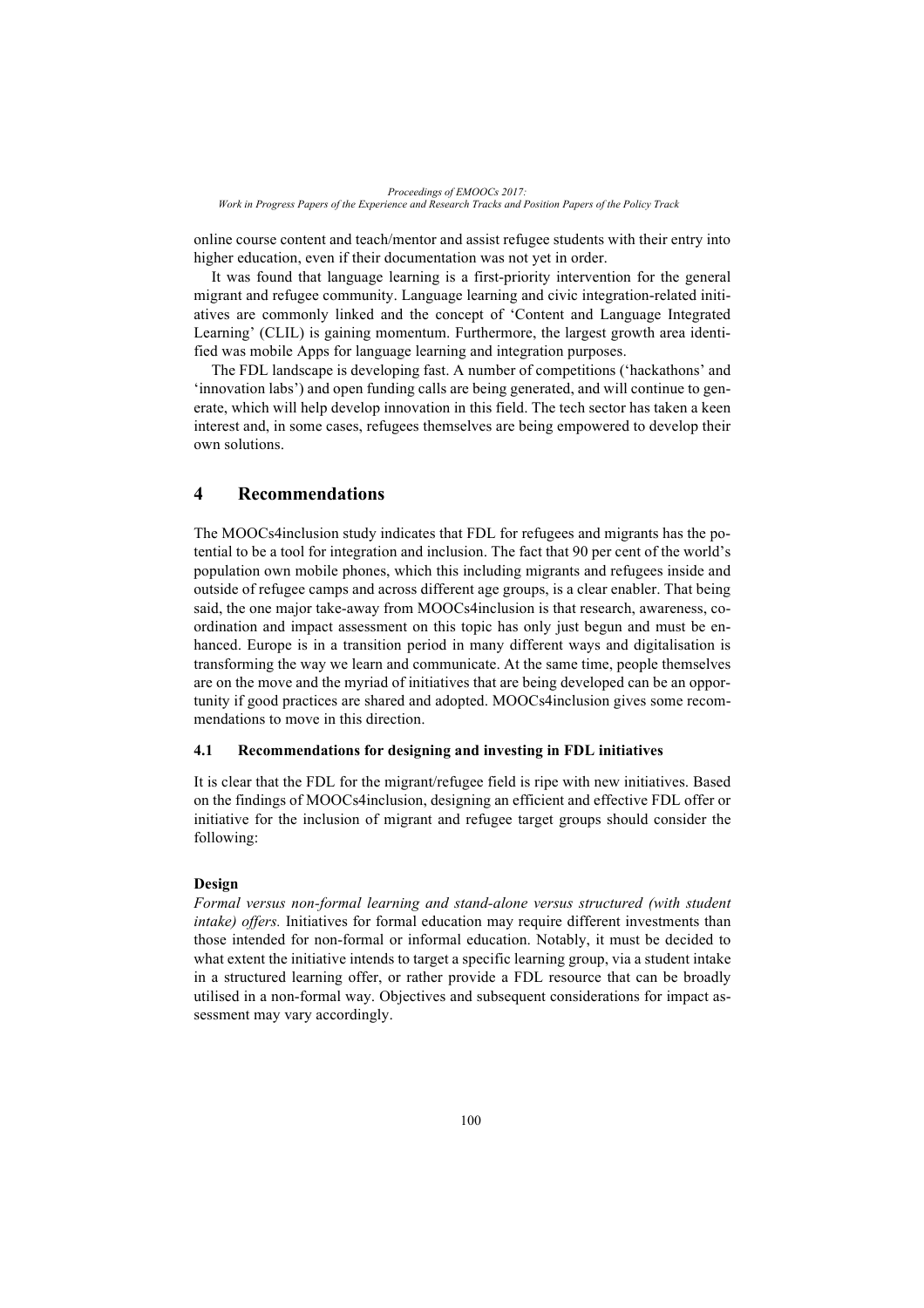*'Targeted', 'blended' and 'facilitated'.* Though this can be done in different formats, targeted, blended and facilitated approaches are unanimously seen as a means to enhance the success rate of any FDL initiative. The importance of mentorship and support should not be underestimated, as some learners are unfamiliar with digital learning and with the cultural learning environment in which they find themselves.

*Co-development and communication.* FDL initiatives can benefit from engaging the learners in development. Reaching out to potential learning groups via social media and in-conjunction with partners present in camps, for example, are two paths.

*Embedding language learning into targeted interventions.* Blending language training with content acquisition (and vice versa) can not only support civic integration and employability, but may also enhance the efficacy of formal education initiatives. The importance of mobile language learning through different media, such as Apps, platforms, YouTube videos, etc., should not be underestimated. These can be particularly useful to support the blended learning context.

*Cooperation with other initiatives and sharing of good practice should be an integral part of FDL design.* There is much experimentation in the FDL field for migrants and refugees at present. This must be further studied and leveraged. Investments should not be afraid of experimenting and testing through pilot initiatives.

#### **Recognition, quality assurance and accreditation**

*Using Bologna tools.* The Bologna architecture (recognition, quality assurance and qualification frameworks) and transparency tools (learning agreements, learning outcomes and ECTS) will be essential to facilitating the recognition of FDL initiatives and to align them to the European Higher Education Area (EHEA). In particular, FDL offers in higher education should consider employing these tools from the start, and working with partner universities and national authorities to do so.

*European accreditation practices regarding FDL.* The FDL HE initiatives generally have a high focus on quality assurance for quality enhancement. Where necessary, it would be important for the European quality assurance (QA) agencies to be able to accredit FDL, which would heighten the awareness of FDL among recognition authorities and employers.

#### **Funding and sustainability**

*Generating income through small fees for certification and 'badges'.* Innovative models can help learners cover costs, such as engaging employers in the FDL offer. However, even though fees may be integral to the business model and sustainability, the FDL should be as free as possible to the leaner.

*Promoting cross-sectorial, dynamic partnerships, engaging the public and private sector, European universities and migrant/refugee networks.* Resource pooling, as well as public-private endeavours, will create a more solid financing structure and may be the basis for sustainability.

*The EU role in supporting the development of initiatives.* EU project and grant funding may be a useful tool to support bottom up solutions, such as dynamic partnerships of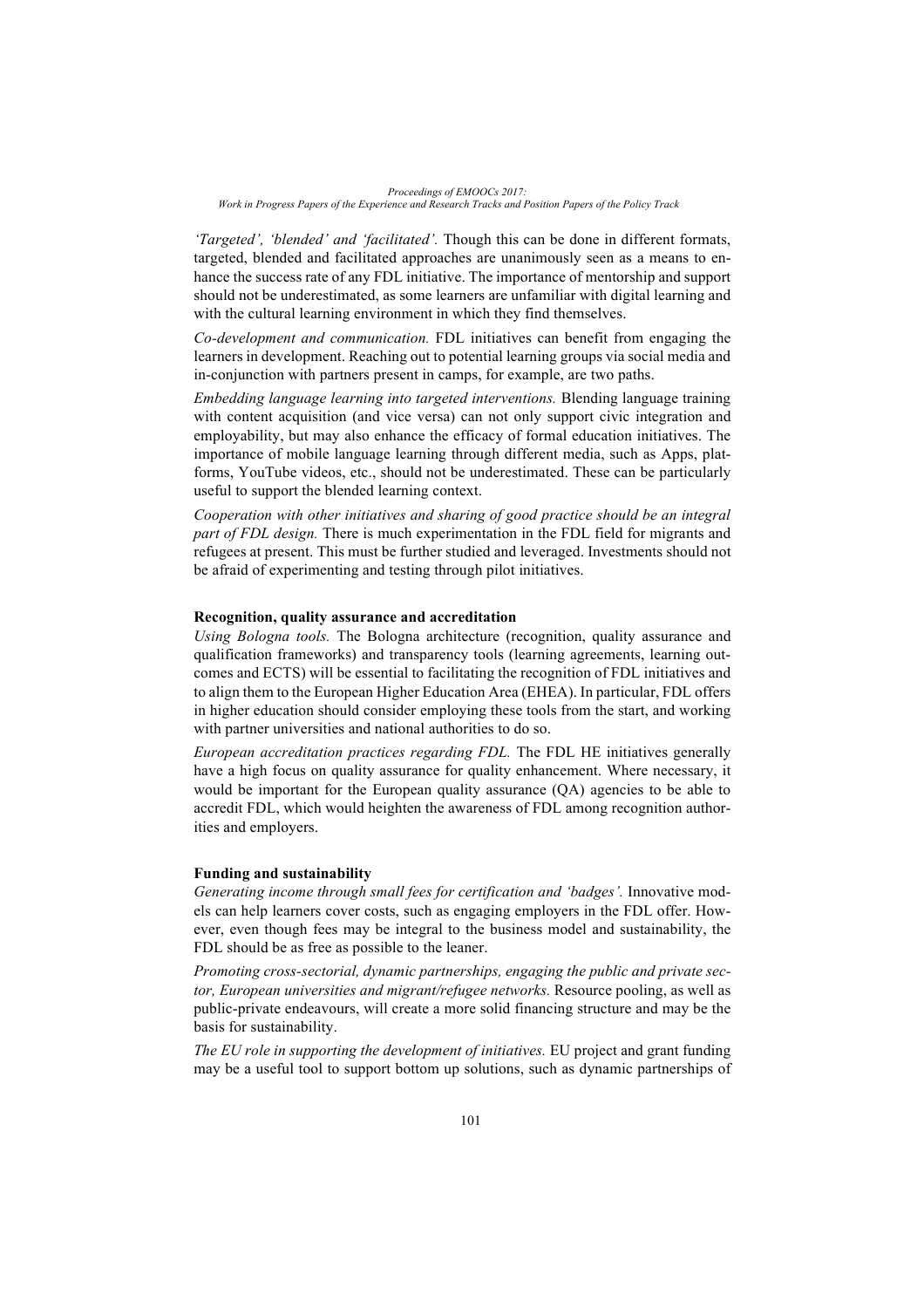NGOs, public, private actors, educational institutions and tech developers. For example, the Erasmus+ programme, the Madad Fund, and European projects (Erasmus+) can be useful tools and favour the use of European tools, structures and frameworks for recognition.

#### **Avoiding fragmentation**

*The EC role in coordination, particularly in the European context.* The risk of fragmentation of information, sources and initiatives has been identified throughout MOOCs4inclusion. The EC could play a role in uniting different actors, creating and supporting practice sharing forums. Coordination should be sought with other 'unifying' initiatives and platforms.

*The EC role in communication.* There is clearly a need to find collective ways to communicate the possibilities for FDL to refugees and migrants. Transparency and communication around the different initiatives is lacking and more must be understood about communication campaigns for the target groups. The EC would have clear addedvalue in supporting such transparency and communication.

*Sharing data/Collaborative impact studies.* There is clear will of a number of initiatives to share data and enhance transparency around impact assessment. The Platform of Al Fanar Media and 'research.edraak' should be noted. The EU and other actors in this field should consider joint impact assessment reports that incorporate and draw upon these initiatives.

## **References**

- 1. European Commission (2010): Europe 2020 A European strategy for smart sustainable and inclusive growth.
- 2. European Commission (2012): Rethinking Education: Investing in skills for better socioeconomic outcomes.
- 3. European Commission (2013): Opening up Education: Innovative teaching and learning for all through new Technologies and Open Educational Resources.
- 4. European Commission (2015) Joint Report of the Council and the Commission on the implementation of the strategic framework for European cooperation in education and training (ET 2020). New priorities for European cooperation in education and training .
- 5. European Commission (2016a): Analytical underpinning for a New Skills Agenda for Europe.
- 6. European Commission (2016b): Lives in Dignity: from Aid-dependence to Self-reliance.
- 7. Moser-Mercer, B. (2014): MOOCs in fragile contexts. In: Proceedings of the second European MOOC Stakeholder Summit, pp. 114–121, Lausanne (2014). Retrieved from: https://www.emoocs2014.eu/sites/default/files/Proceedings-Moocs-Summit-2014.pdf, last accessed 2017/04/27.
- 8. Moser-Mercer, B., E. Hayba and J. Goldsmith. (2016): Higher education spaces and protracted displacement: How learner-centered pedagogies and human-centered design can unleash refugee innovation. In: 2016 UNESCO Chair Conference on Technologies for Devel-